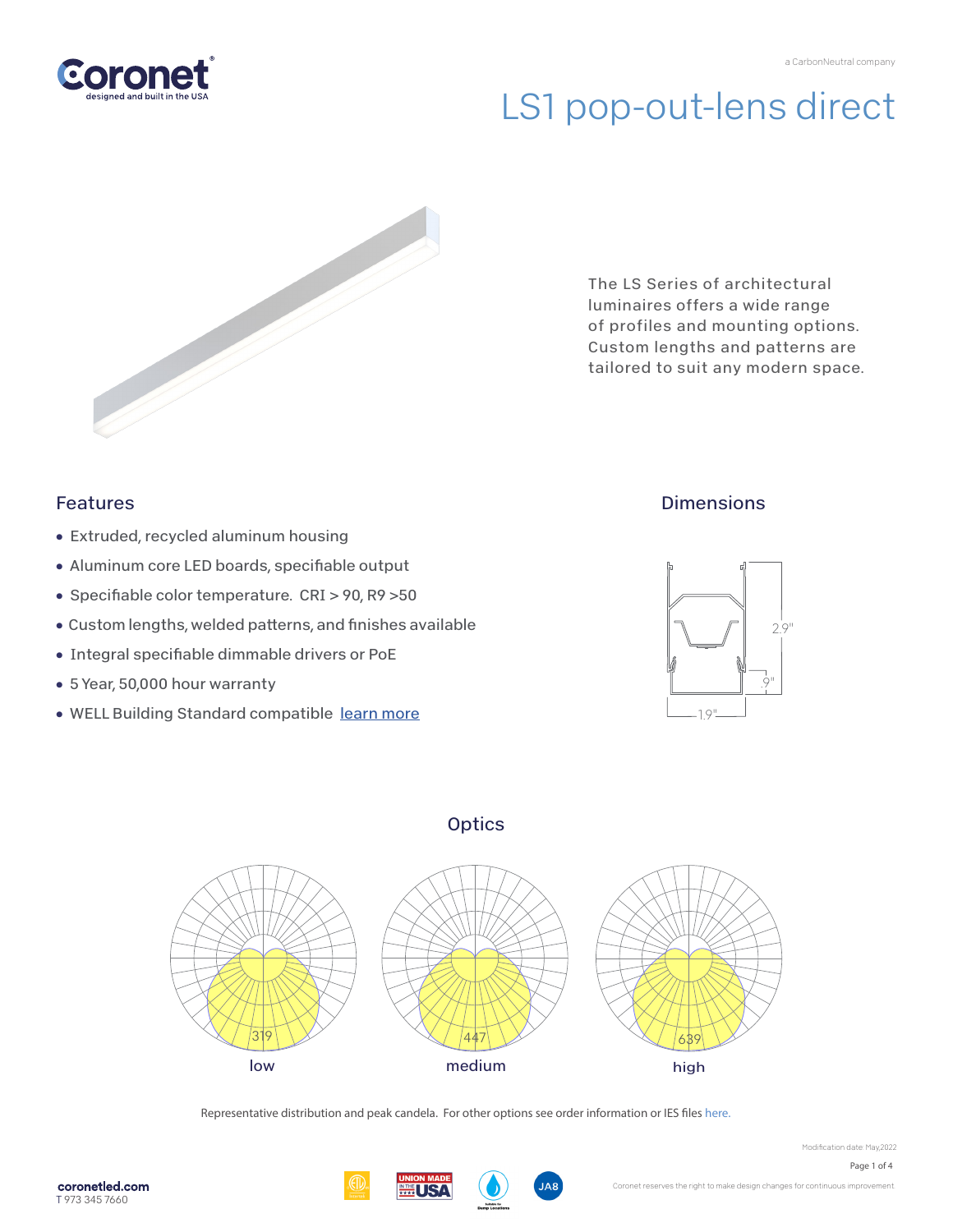

## LS1 pop-out-lens direct

#### Ordering Information



Example:

LS1 POL - 8 - 35 - MED - UNV - DB - W - AC - POL - CCS - DAYCKT - NA

| <b>Fixture ID</b><br>1                             | Length<br>$\overline{2}$                                                                                                                                                                                                                                                                                                                                                                                                                                                                            | 3<br><b>Color Temperature</b>                                                                                                                                                                                                                                                                                              | Output<br>4                                                                                                                                                                                                            |
|----------------------------------------------------|-----------------------------------------------------------------------------------------------------------------------------------------------------------------------------------------------------------------------------------------------------------------------------------------------------------------------------------------------------------------------------------------------------------------------------------------------------------------------------------------------------|----------------------------------------------------------------------------------------------------------------------------------------------------------------------------------------------------------------------------------------------------------------------------------------------------------------------------|------------------------------------------------------------------------------------------------------------------------------------------------------------------------------------------------------------------------|
| <b>LS1 POL</b>                                     | 2 ft<br>2<br>4 ft<br>4<br>8 ft<br>8<br>$X'$ - $X''$<br>Specify Length<br>Pattern (Consult Factory)<br><b>PAT</b>                                                                                                                                                                                                                                                                                                                                                                                    | 27<br>2700K/90 CRI<br>30<br>3000K/90 CRI<br>35<br>3500K/90 CRI<br>40<br>4000K/90 CRI<br>5000K/90 CRT<br>50<br><b>WD</b><br>Warm Dim 2200K-3000K<br>TW <sup>2</sup><br>Tunable White 2700K-6500K<br>RGBW30 <sup>3</sup> RGB +white. 3000k<br>RGBW35 <sup>3</sup> RGB +white, 3500k<br>RGBW40 <sup>3</sup> RGB +white, 4000k | LOW<br>Low output<br><b>MED</b><br>Medium output<br><b>HIGH</b><br>High output<br><b>CUST</b><br>Custom output <sup>1</sup>                                                                                            |
|                                                    | 'Precision lengths may be specified to the nearest 1/8".                                                                                                                                                                                                                                                                                                                                                                                                                                            | 'Must use WD10 driver.<br><sup>2</sup> Must use TW10 or PSQdriver.<br><sup>3</sup> Must use remote DMX driver. "High" output not available.                                                                                                                                                                                | 'consult factory                                                                                                                                                                                                       |
| 5<br><b>Voltage</b>                                | <b>Driver</b><br>6                                                                                                                                                                                                                                                                                                                                                                                                                                                                                  | $\overline{7}$<br><b>Finish</b>                                                                                                                                                                                                                                                                                            | 8<br><b>Mounting</b>                                                                                                                                                                                                   |
| Universal (120/277V)<br><b>UNV</b><br>347V<br>347V | DB<br>Standard 0-10V1%<br><b>DB.1%</b><br>$0-10V$ $01%$<br>ELV <sup>2</sup><br>Reverse Phase 1% (120V only)<br>TRI <sup>2</sup><br>Forward phase (120V only)<br>Lutron Digital EcoSystem<br>LDE1<br>JA8<br>JA8 compliant 1% dimming<br><b>DALI</b><br><b>DALI-2 Driver</b><br>Power over ethernet.<br>PoE<br>2 ch, 0-10V for tunable white.<br><b>TW10</b><br>0-10V Warm Dim<br><b>WD10</b><br>Lutron T-Series 2-channel 1%<br><b>PSO</b><br>for tunable white<br><b>DMX512</b><br>DMX <sup>1</sup> | White<br>W<br><b>BLK</b><br>Black<br>CC <sup>1</sup><br>Custom Color<br>CWF <sup>1</sup><br>Custom Wood Finish                                                                                                                                                                                                             | AC<br>Aircraft Cable (50")<br>AC3.5<br>$3.5''$ canopy + jbox adaptor<br>Surface Mount<br>SM<br><b>WM</b><br>Wall Mount<br>PS-X<br>Pendant Stem<br>(12'', 18'', 24'', 36'', 48'')<br>'Adaptor must be mudded-in         |
| 'Must use DB Driver                                | 'Set to default address 001.RDM capable. Contact us for other<br>addressing needs. All DMX drivers provided in remote enclosuers.<br><sup>2</sup> For compatible dimmers, click here.                                                                                                                                                                                                                                                                                                               | 'Custom Color. See finish options here.<br>White SJ cord and canopy provided; for other requests, see<br>section 12 to specify                                                                                                                                                                                             | White stems and canopy provided unless otherwise specified in<br>options (section 12).                                                                                                                                 |
| <b>Optics</b><br>9                                 | <b>Sensors/Controls</b><br>10                                                                                                                                                                                                                                                                                                                                                                                                                                                                       | 11<br><b>Circuit</b>                                                                                                                                                                                                                                                                                                       | 12 <sup>2</sup><br><b>Options</b>                                                                                                                                                                                      |
| POL<br>1" Drop Below lens                          | <b>NA</b><br>None<br><b>EIS</b><br>Enlighted sensor<br><b>WISM</b><br>Wattstopper occupancy<br>sensor<br><b>WISD</b><br>Wattstopper daylight<br>sensor<br><b>ACM</b><br>Acuity nLight module only<br>Acuity nLight sensor<br><b>ACS</b><br><b>CCS</b><br>Casambi module<br>Consult factory for other options.                                                                                                                                                                                       | <b>NA</b><br>None<br><b>EM120V</b><br><b>Emergency Pack</b><br><b>EM277V</b><br><b>Emergency Pack</b><br><b>EMCKT</b><br>Emergency Circuit<br>Daylight Circuit<br><b>DAYCKT</b>                                                                                                                                            | <b>NA</b><br>None<br>CAN-X <sup>1</sup><br>Canopy + color<br>$SI-X^2$<br>SJ Cord + color<br>'White SJ cord and canopy provided; use above nomenclature for<br>other requests.<br><sup>2</sup> See finish options here. |

#### **Performance**

| Output <sup>1</sup> |    | Watts/ft Lumens/ft |
|---------------------|----|--------------------|
| Low                 | 5  | 331                |
| Medium              |    | 470                |
| High                | 10 | 663                |

'Based on a typically configured 90 CRI, 3500K luminaire using one driver.

Custom outputs available. Please consult factory. For 4000K multiply by 1.05; for 3000K 0.96; for 2700K, 0.92.

#### Technical Information



click [here or](https://coronetled.com/warranty-technical-info/) scan QR code

Wiring diagrams, PoE and sensor details

Modification date: May,2022

Page 2 of 4





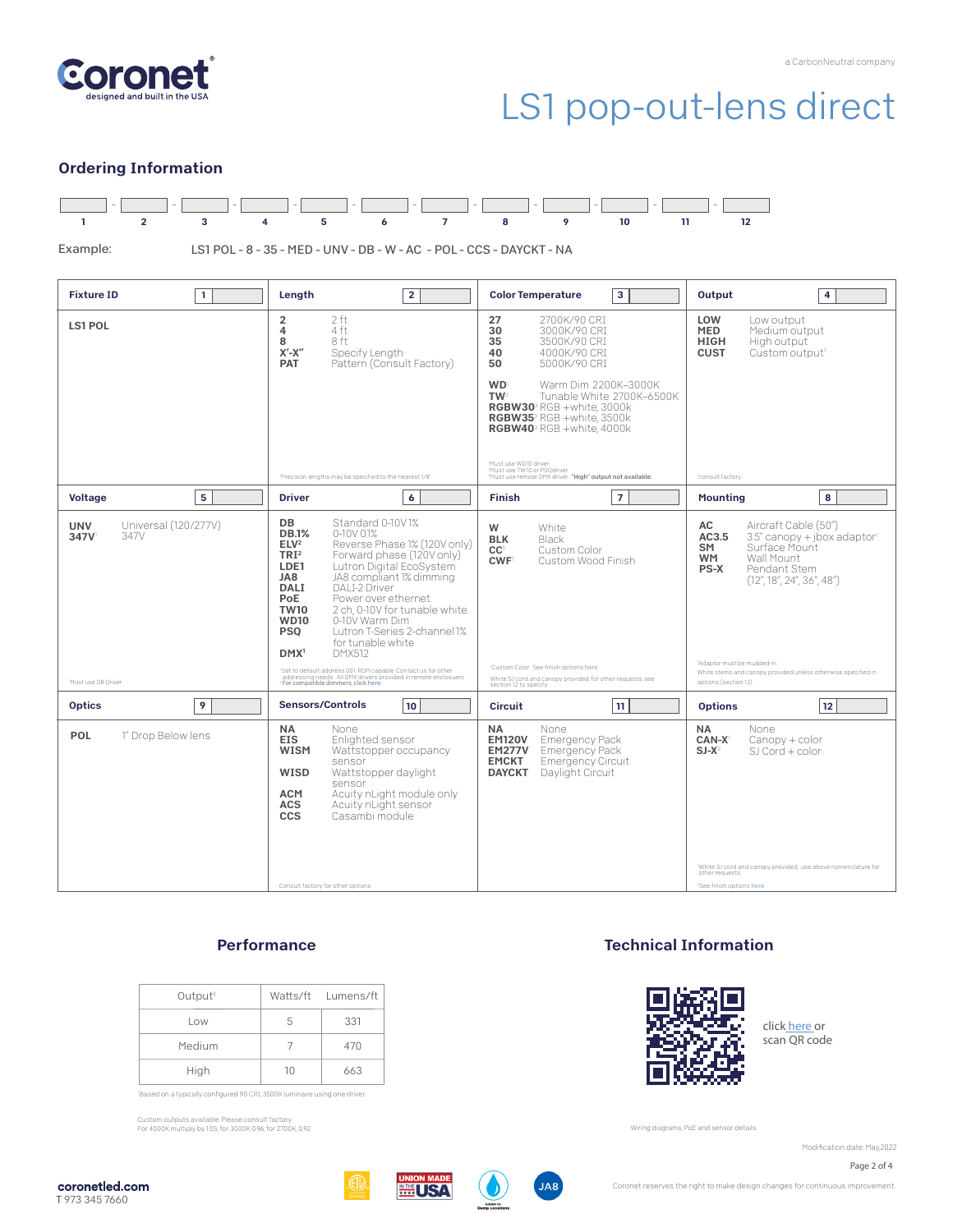

#### Drivers & Electrical

Integral drivers\* with 0-10V Dimming standard. Several other driver options available; see ordering information. \*DMX drivers are provided in remote enclosures.

#### Sensors & Controls

Sensors are installed on an aluminum plate adjacent to the luminaire lens1. Coronet remains agnostic in our approach to sensors and control systems; our fixtures are compatible with most systems offered.

1Not applicable to indirect only models. Consult factory.

#### Emergency Back-Up

For fixtures three-feet or longer, a 4W integral emergency driver may be wired to 4ft sections. 7W, 10W, and 12W drivers are also available (not all integral; consult factory). Emergency circuits for use with building generators are also available.

#### PoE (Power over Ethernet)

Compatible with virtually all PoE systems including Molex Coresync, Igor, Smartengine, Platformatics, and NuLED SPICEbox. Consult Factory for systems not listed, See [here f](https://coronetled.com/warranty-technical-info/)or more info.

#### Finishes

All luminaires are finished in high quality polyester powder coating. Our standard color is white. Any RAL color may be specified.

#### Weight

3 lbs per foot

## LS1 pop-out-lens direct

#### **Optics**

Extruded satin acrylic lenses provide excellent diffusion, high transmission, and no LED imaging.

#### Construction

Housings are extruded premium, recycled aluminum. Individual fixtures are available up to 12' long and may be specified as nominal or precision lengths. Precision lengths are supplied within 1/8" tolerance.

#### Joined Runs

Runs of any length may be specified and are comprised of multiple, factory-engineered, joined sections. Individually specified luminaires are not field joinable.



Representative joinery. For product specific details see installation guides or submittal drawings.

#### **Patterns**

Featuring illuminated welded corners and angles. Consult factory for custom designs and elevations.